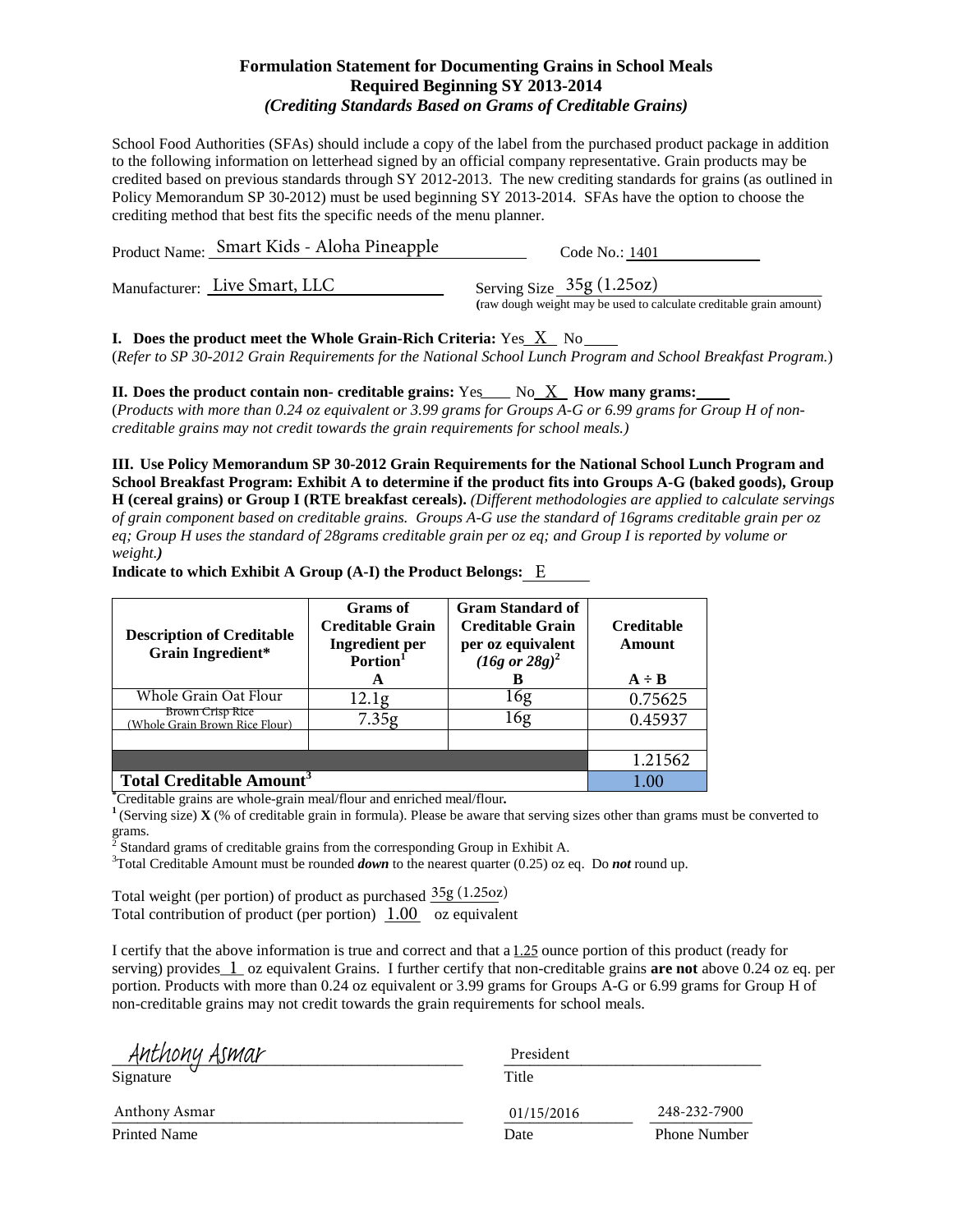School Food Authorities (SFAs) should include a copy of the label from the purchased product package in addition to the following information on letterhead signed by an official company representative. Grain products may be credited based on previous standards through SY 2012-2013. The new crediting standards for grains (as outlined in Policy Memorandum SP 30-2012) must be used beginning SY 2013-2014. SFAs have the option to choose the crediting method that best fits the specific needs of the menu planner.

| Product Name: Smart Kids - Banana Split | Code No.:1403                                                                                     |
|-----------------------------------------|---------------------------------------------------------------------------------------------------|
| Manufacturer: Live Smart, LLC           | Serving Size $35g(1.25oz)$<br>(raw dough weight may be used to calculate creditable grain amount) |

**I.** Does the product meet the Whole Grain-Rich Criteria:  $Yes\_X$  No

(*Refer to SP 30-2012 Grain Requirements for the National School Lunch Program and School Breakfast Program.*)

**II.** Does the product contain non- creditable grains: Yes\_\_\_ No\_X\_ How many grams: (*Products with more than 0.24 oz equivalent or 3.99 grams for Groups A-G or 6.99 grams for Group H of noncreditable grains may not credit towards the grain requirements for school meals.)*

**III. Use Policy Memorandum SP 30-2012 Grain Requirements for the National School Lunch Program and School Breakfast Program: Exhibit A to determine if the product fits into Groups A-G (baked goods), Group H (cereal grains) or Group I (RTE breakfast cereals).** *(Different methodologies are applied to calculate servings of grain component based on creditable grains. Groups A-G use the standard of 16grams creditable grain per oz eq; Group H uses the standard of 28grams creditable grain per oz eq; and Group I is reported by volume or weight.)*

| <b>Description of Creditable</b><br><b>Grain Ingredient*</b> | <b>Grams</b> of<br><b>Creditable Grain</b><br><b>Ingredient</b> per<br>Portion <sup>1</sup><br>A | <b>Gram Standard of</b><br><b>Creditable Grain</b><br>per oz equivalent<br>$(16g \text{ or } 28g)^2$<br>в | <b>Creditable</b><br><b>Amount</b><br>$A \div B$ |
|--------------------------------------------------------------|--------------------------------------------------------------------------------------------------|-----------------------------------------------------------------------------------------------------------|--------------------------------------------------|
| Whole Grain Oat Flour                                        | Ζg                                                                                               | 16g                                                                                                       | 0.75                                             |
| <b>Brown Crisp Rice</b><br>(Whole Grain Brown Rice Flour)    | 6.81 <sub>g</sub>                                                                                | 16g                                                                                                       | 0.425625                                         |
|                                                              |                                                                                                  |                                                                                                           |                                                  |
|                                                              |                                                                                                  |                                                                                                           | 1.175625                                         |
| <b>Total Creditable Amount<sup>3</sup></b>                   |                                                                                                  |                                                                                                           |                                                  |

**Indicate to which Exhibit A Group (A-I) the Product Belongs:**  E

<sup>\*</sup>Creditable grains are whole-grain meal/flour and enriched meal/flour.

<sup>1</sup> (Serving size) **X** (% of creditable grain in formula). Please be aware that serving sizes other than grams must be converted to grams.

<sup>2</sup> Standard grams of creditable grains from the corresponding Group in Exhibit A. <sup>3</sup>

<sup>3</sup>Total Creditable Amount must be rounded *down* to the nearest quarter (0.25) oz eq. Do *not* round up.

Total weight (per portion) of product as purchased  $\frac{35g(1.25oz)}{25g(1.25oz)}$ Total contribution of product (per portion)  $\overline{1.00}$  oz equivalent

|                                         | President  |                     |
|-----------------------------------------|------------|---------------------|
| . Anthony Asmar<br><sub>Signature</sub> | Title      |                     |
| Anthony Asmar                           | 01/15/2016 | 248-232-7900        |
| <b>Printed Name</b>                     | Date       | <b>Phone Number</b> |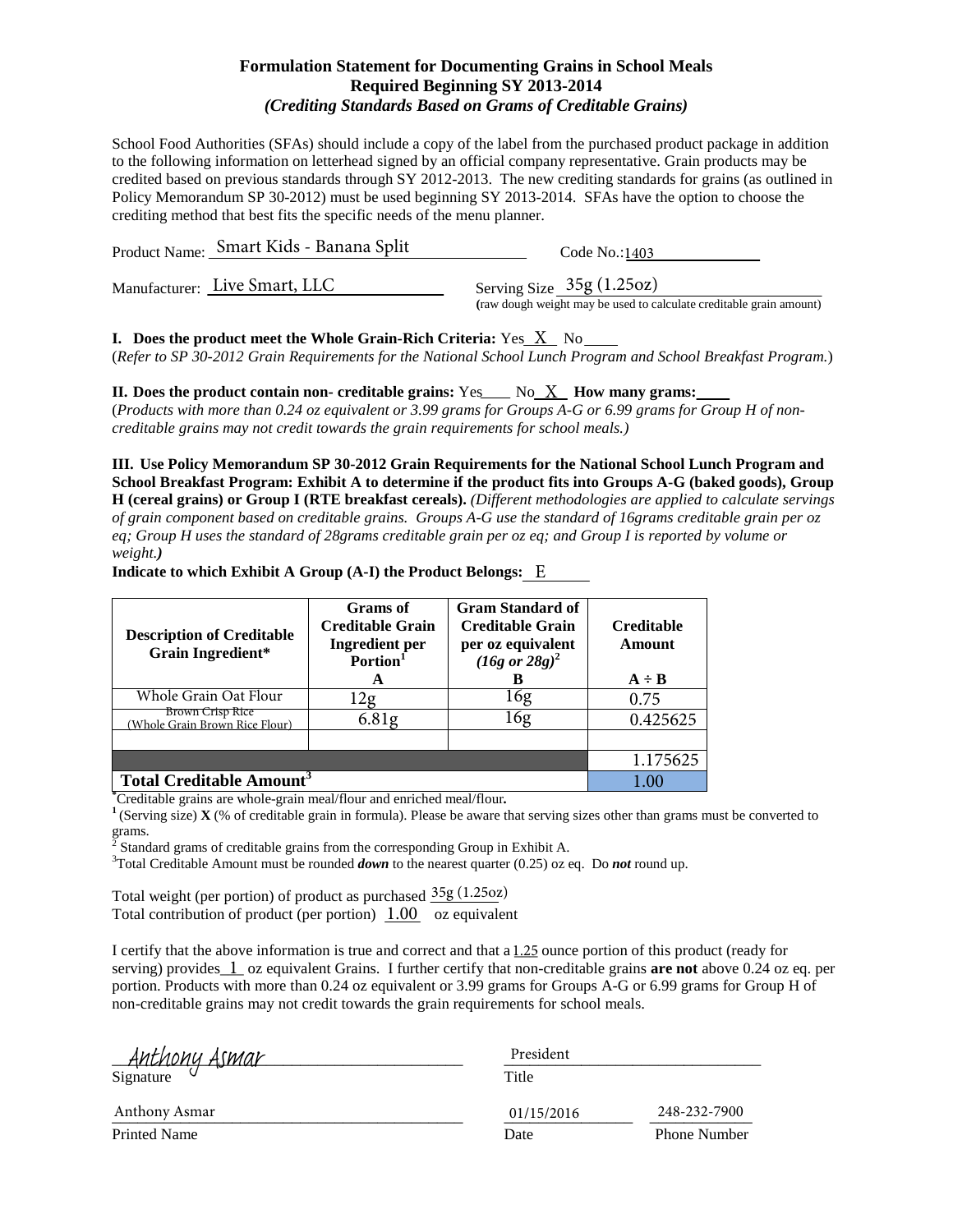School Food Authorities (SFAs) should include a copy of the label from the purchased product package in addition to the following information on letterhead signed by an official company representative. Grain products may be credited based on previous standards through SY 2012-2013. The new crediting standards for grains (as outlined in Policy Memorandum SP 30-2012) must be used beginning SY 2013-2014. SFAs have the option to choose the crediting method that best fits the specific needs of the menu planner.

| Product Name: Smart Kids - Berry Good | Code No.:1400                                                                                     |
|---------------------------------------|---------------------------------------------------------------------------------------------------|
| Manufacturer: Live Smart, LLC         | Serving Size $35g(1.25oz)$<br>(raw dough weight may be used to calculate creditable grain amount) |
|                                       |                                                                                                   |

**I.** Does the product meet the Whole Grain-Rich Criteria:  $Yes\_X$  No

(*Refer to SP 30-2012 Grain Requirements for the National School Lunch Program and School Breakfast Program.*)

**II.** Does the product contain non- creditable grains: Yes\_\_\_ No\_X\_ How many grams: (*Products with more than 0.24 oz equivalent or 3.99 grams for Groups A-G or 6.99 grams for Group H of noncreditable grains may not credit towards the grain requirements for school meals.)*

**III. Use Policy Memorandum SP 30-2012 Grain Requirements for the National School Lunch Program and School Breakfast Program: Exhibit A to determine if the product fits into Groups A-G (baked goods), Group H (cereal grains) or Group I (RTE breakfast cereals).** *(Different methodologies are applied to calculate servings of grain component based on creditable grains. Groups A-G use the standard of 16grams creditable grain per oz eq; Group H uses the standard of 28grams creditable grain per oz eq; and Group I is reported by volume or weight.)*

| <b>Description of Creditable</b><br><b>Grain Ingredient*</b> | <b>Grams</b> of<br><b>Creditable Grain</b><br><b>Ingredient</b> per<br>Portion <sup>1</sup><br>A | <b>Gram Standard of</b><br><b>Creditable Grain</b><br>per oz equivalent<br>$(16g \text{ or } 28g)^2$<br>в | <b>Creditable</b><br><b>Amount</b><br>$A \div B$ |
|--------------------------------------------------------------|--------------------------------------------------------------------------------------------------|-----------------------------------------------------------------------------------------------------------|--------------------------------------------------|
| Whole Grain Oat Flour                                        | 11.9g                                                                                            | 16g                                                                                                       | 0.74375                                          |
| <b>Brown Crisp Rice</b><br>(Whole Grain Brown Rice Flour)    | 7.23g                                                                                            | 16g                                                                                                       | 0.451875                                         |
|                                                              |                                                                                                  |                                                                                                           |                                                  |
|                                                              |                                                                                                  |                                                                                                           | 1.195625                                         |
| <b>Total Creditable Amount<sup>3</sup></b>                   |                                                                                                  |                                                                                                           |                                                  |

**Indicate to which Exhibit A Group (A-I) the Product Belongs:**  E

<sup>\*</sup>Creditable grains are whole-grain meal/flour and enriched meal/flour.

<sup>1</sup> (Serving size) **X** (% of creditable grain in formula). Please be aware that serving sizes other than grams must be converted to grams.

<sup>2</sup> Standard grams of creditable grains from the corresponding Group in Exhibit A. <sup>3</sup>

<sup>3</sup>Total Creditable Amount must be rounded *down* to the nearest quarter (0.25) oz eq. Do *not* round up.

Total weight (per portion) of product as purchased  $\frac{35g(1.25oz)}{25g(1.25oz)}$ Total contribution of product (per portion)  $\overline{1.00}$  oz equivalent

| Ant <u>hony Asmar</u> | President  |                     |
|-----------------------|------------|---------------------|
| Signature             | Title      |                     |
| Anthony Asmar         | 01/15/2016 | 248-232-7900        |
| Printed Name          | Date       | <b>Phone Number</b> |